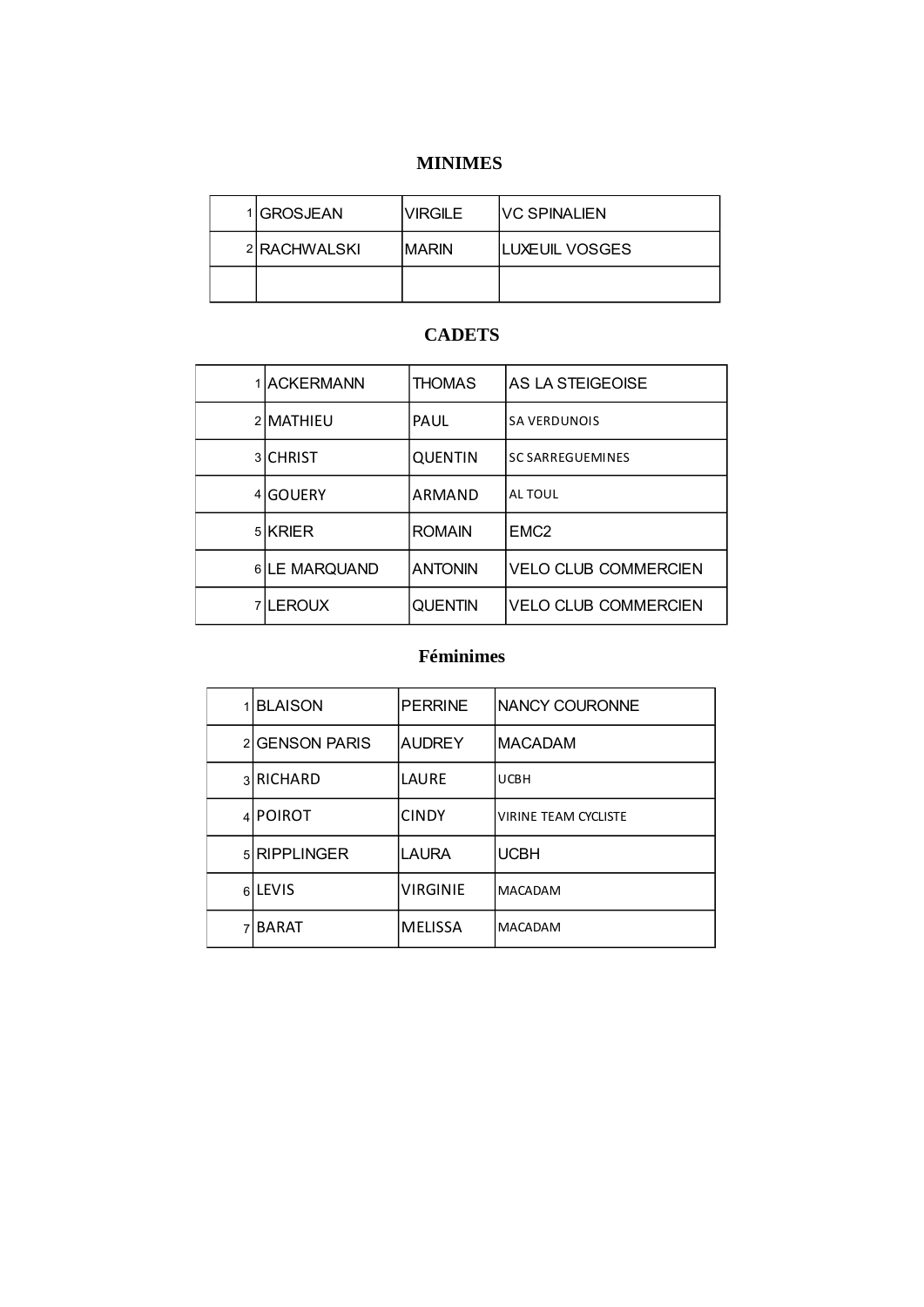# 1ère Catégorie

|    | 1 LAUBARY         | <b>BENOIT</b>  | <b>SA VERDUNOIS</b>     |
|----|-------------------|----------------|-------------------------|
|    | 2 MALDEME         | CHARLES        | NEUVES MAISONS CYCLISME |
|    | 3 CONTAL          | LOUIS          | NEUVES MAISONS CYCLISME |
|    | 4 BARNEMAN        | <b>JOAQUIM</b> | <b>VC HETTANGE</b>      |
|    | 5 HARMAND         | <b>FLORIAN</b> | <b>VS ANOULD</b>        |
|    | 6LONGENI          | LOGAN          | <b>TUCQUEGNIIEUX</b>    |
|    | zICESCON          | JULIEN         | <b>TUCQUEGNIIEUX</b>    |
|    | 8 FRANCOIS        | <b>ERIC</b>    | LONGUYON                |
|    | 9 MENU            | RAPHAEL        | MONT/MEURTHE            |
|    | 10 FRUMINET       | THEO           | NEUVES MAISONS CYCLISME |
|    | 11 FILBIEN        | <b>THIBAUT</b> | SA VERDUNOIS            |
|    | $12$ $PY$         | <b>KEVIN</b>   | UC VALLLE DE LA VOLOGNE |
| AB | <b>GERVAISE</b>   | <b>MIGUEL</b>  | METROPOLE GRAND NANCY   |
| AB | <b>BLAUDEZ</b>    | VALENTIN       | <b>VC SPINALIEN</b>     |
| AB | <b>BOMBARDIER</b> | <b>FLORENT</b> | <b>TUCQUEGNIIEUX</b>    |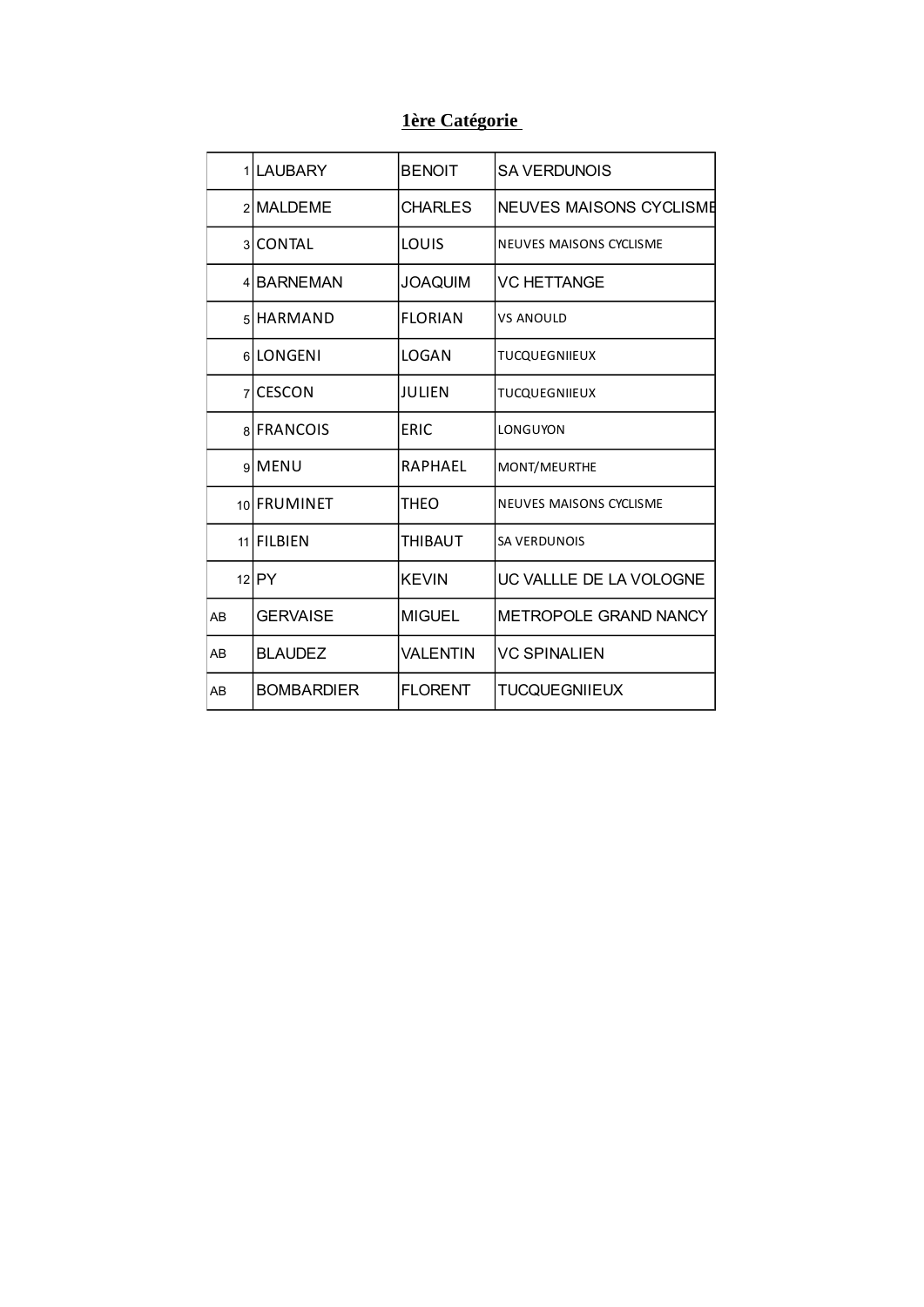# 2ème Catégorie

| 1              | <b>DOUCET</b>      | REMY            | UVCA                  |
|----------------|--------------------|-----------------|-----------------------|
|                | 2 GEGOUT           | SAMUEL          | <b>TUCQUEGNIEUX</b>   |
|                | 3JOUBLIN           | STEPHANE        | <b>MACADAM</b>        |
|                | 4 FRANCKHAUSER     | <b>PIERRE</b>   | NANCY COURONNE        |
|                | 5 HUGUIN           | <b>FABRICE</b>  | <b>GIVRAUVAL</b>      |
|                | 6 GALILEE          | <b>LAURENT</b>  | <b>VS ANOULD</b>      |
|                | 7 CULOT            | <b>ANTONIN</b>  | <b>VS ANOULD</b>      |
|                | <b>alLEVIS</b>     | MATTHIEU        | <b>MACADAM</b>        |
| A <sub>B</sub> | <b>CIAMPANELLI</b> | <b>MATTHIEU</b> | <b>SA VERDUNOIS</b>   |
| A <sub>B</sub> | <b>BINETRUY</b>    | VICTOR          | AL TOUL               |
| AB             | <b>PINK</b>        | <b>MATTHIEU</b> | SAREBOURG             |
| AB             | <b>PORA</b>        | SIMON           | <b>NANCY COURONNE</b> |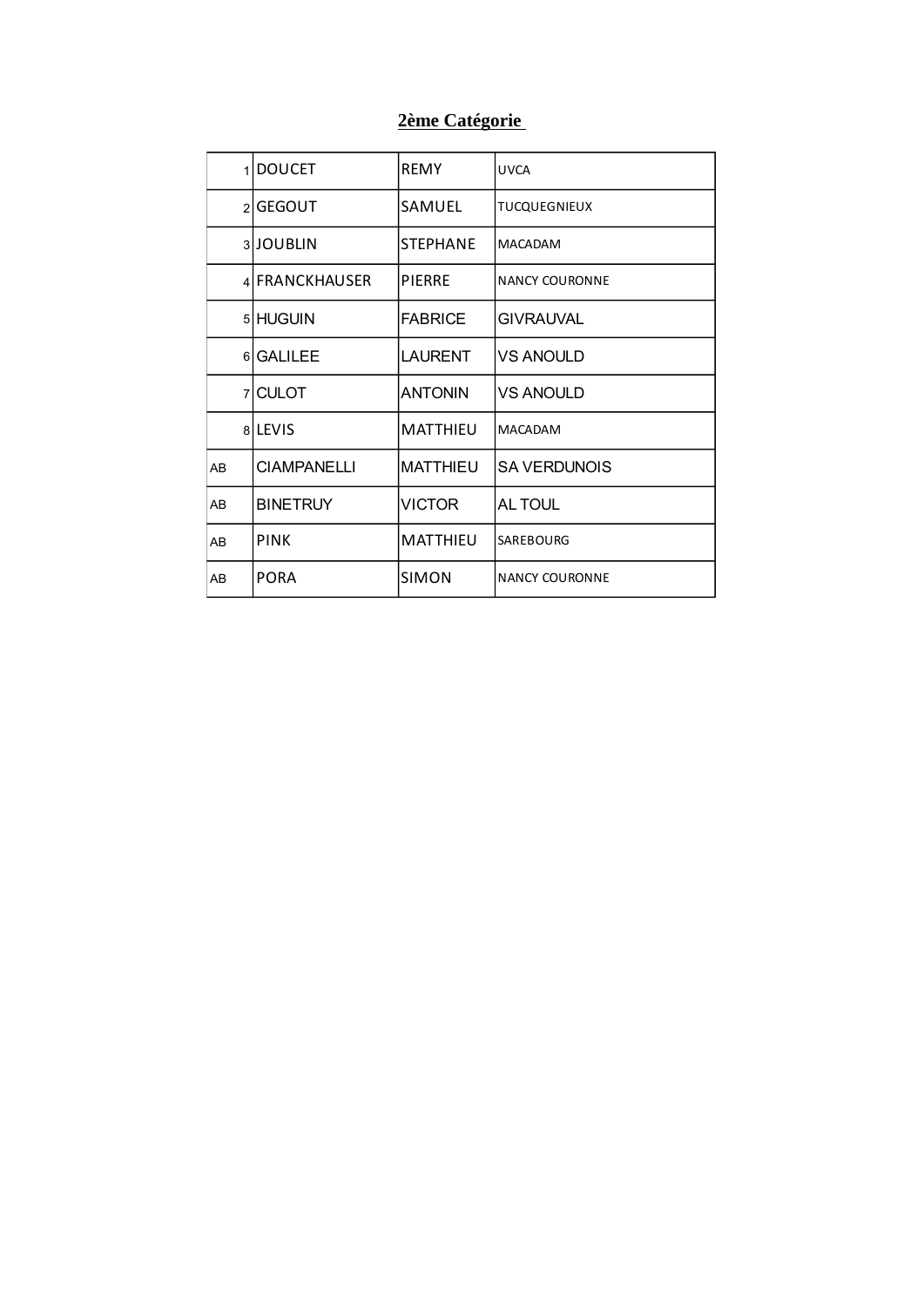# 3ème Catégorie

|    | 1 MATHIOT       | <b>VIVIEN</b>              | <b>BADONVILLER</b>                    |
|----|-----------------|----------------------------|---------------------------------------|
|    | 2JACQUES        | <b>MICKAEL</b>             | <b>LES BAROUDEURS DE LIGNY</b>        |
|    | 3 KLEIN         | <b>NICOLAS</b>             | <b>VTT FUN CLUB</b>                   |
|    | 4 ABGRALL       | OLIVIER                    | <b>NANCY COURONNE</b>                 |
|    | 5 SERRIERE      |                            | <b>SEBASTIEN INANCY COURONNE</b>      |
|    | 6 CAMBRAYE      |                            | <b>CHRISTOPHE VIRINE TEAMCYCLISTE</b> |
|    | 7 HOUOT         | <b>NOLWEEN</b>             | <b>MACADAM</b>                        |
|    | 8 LALLEMAND     | <b>ANTONIN</b>             | <b>VS ANOULD</b>                      |
|    | 9BECHAMP        | <b>CHRISTOPHEACV</b>       |                                       |
|    | 10 HOUOT        | <b>GWENAELLE   MACADAM</b> |                                       |
|    | 11 TRASBACH     | <b>PIERRE</b>              | <b>VS ANOULD</b>                      |
|    | 12 GAUDIN       | <b>DAVID</b>               | <b>ACV</b>                            |
|    | 13 HARTER       | <b>LOUIS</b>               | <b>VS ANOULD</b>                      |
|    | 14 CHARY        | <b>LUCAS</b>               | <b>VS ANOULD</b>                      |
|    | 15 MARCILLAT    | PAUL                       | <b>VS ANOULD</b>                      |
| AB | <b>COSTES</b>   | <b>THEAU</b>               | <b>ACV</b>                            |
| AB | <b>MANGEON</b>  | <b>LUC</b>                 | UC VALLEE DE LA VOLOGNE               |
| AВ | <b>DEMONCEL</b> | <b>NICOLAS</b>             | <b>UC CONTREX</b>                     |